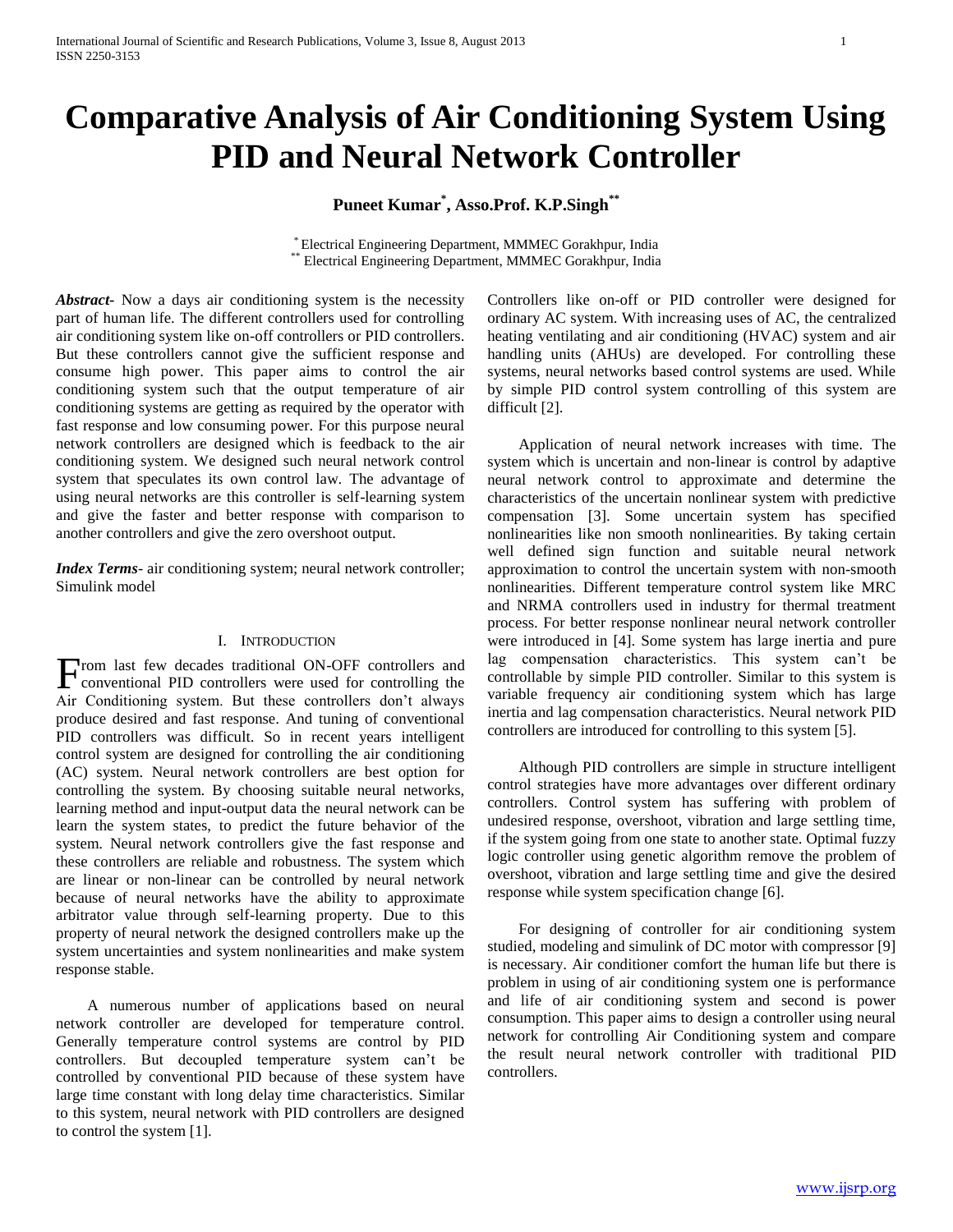International Journal of Scientific and Research Publications, Volume 3, Issue 8, August 2013 2 ISSN 2250-3153

## II. EASE NEURAL NETWORK CONTROLLERS

 Here we are using neural network for controlling air conditioner. ON-OFF controller and conventional PID controller is already design for this purpose. But due to change in temperature, external environmental conditional ON-OFF controller failed for controlling the system and the tuning of PID controllers are difficult for states change of system. So for the complex system we are using neural network structure for controlling air conditioning system. Controlling of temperature of system in industry, which have long delay time and large constant is controlled by [1]. A PID controller can be used for variable frequency air conditioning system but the richness of PID is weak whenever the parameters of model are changes. The proposed control scheme for controlling air conditioning system gives the improve result. Result of proposed controller is compare with result of conventional PID controller.

 As we know that artificial neural network is an information processing system and it has some characteristics same as biological neural network. Intelligent control strategies can design a method that can estimate any signal for getting desired response without assuming signal behavior. A neural network control strategy is one of the intelligent control strategies.

 Any neural network can be characterized by its three parts. Fist part is the architecture of neural network means the method for connection of neurons. Second part is the training, or learning or algorithm for determining the weights and last part is the activation function. The neural network architecture can be described in three parts:

- Input Layer The input layer has input neurons which are the state of the system. The output of the system (air conditioner) at different time which is desired at that time is input to the neural network controllers.
- Hidden layer The neuron in this layer is known as hidden neuron which performs different activation function. The activation function of hidden layer's neuron of proposed controller is tan sigmoid (tansig) function.
- Output layer The output layer contains two output neurons. The activation function of the output layer's neurons is the hyperbolic tangent sigmoid function. A simple structure showing the different layers of neural network in Fig. 1. Equations of input and output for different layer are described below.



**Figure 1.Structure of neural network.**

 In Fig. 1 output from the input neuron of input layer can be expressed by following equation (1).

$$
I_j^1 = x_j
$$
 where  $j = 1, 2, ..., ...$   
\n $I_k^1 = y_k$  where  $k = 1, 2, ..., ...$  (1)

Where  $I_j^1$  and  $I_k^1$  is the output of the j<sup>th</sup> and k<sup>th</sup> input neuron of the input layer. The number of input layer's neurons are j and k. these neurons lies on the complex degree of controller used for air conditioning system.

 The input apply to the hidden neurons of the hidden layer can be expressed by following equations (2).

net<sub>1</sub><sup>(2)</sup> = 
$$
\sum_{j=0}^{X} W_{lj}^{(2)} * I_{j}^{(1)}
$$
  
net<sub>m</sub><sup>(2)</sup> =  $\sum_{k=0}^{Y} W_{mk}^{(2)} * I_{k}^{(1)}$  (2)

Here  $net_1^{(2)}$  and  $net_m^{(2)}$  are the input to the hidden layer's neurons. Input for l<sup>th</sup> neuron of hidden layer is  $net_1^{(2)}$  while for m<sup>th</sup> neuron of hidden layer's input is  $\text{net}_{m}^{(2)}$   $W_{1i}^{(2)}$  and  $W_{mk}^{(2)}$  are the weights of hidden layer.

 The following equation (3) can be expressed as the output of the hidden layer's neuron.

$$
H_p^2 = f_1[\text{net}_1^{(2)}]
$$
  

$$
H_q^2 = f_2[\text{net}_m^{(2)}]
$$
 (3)

Where  $f_1$ [..] and  $f_2$ [..] are the activation function for hidden layer's neurons. Here tan sigmoid is used as the activation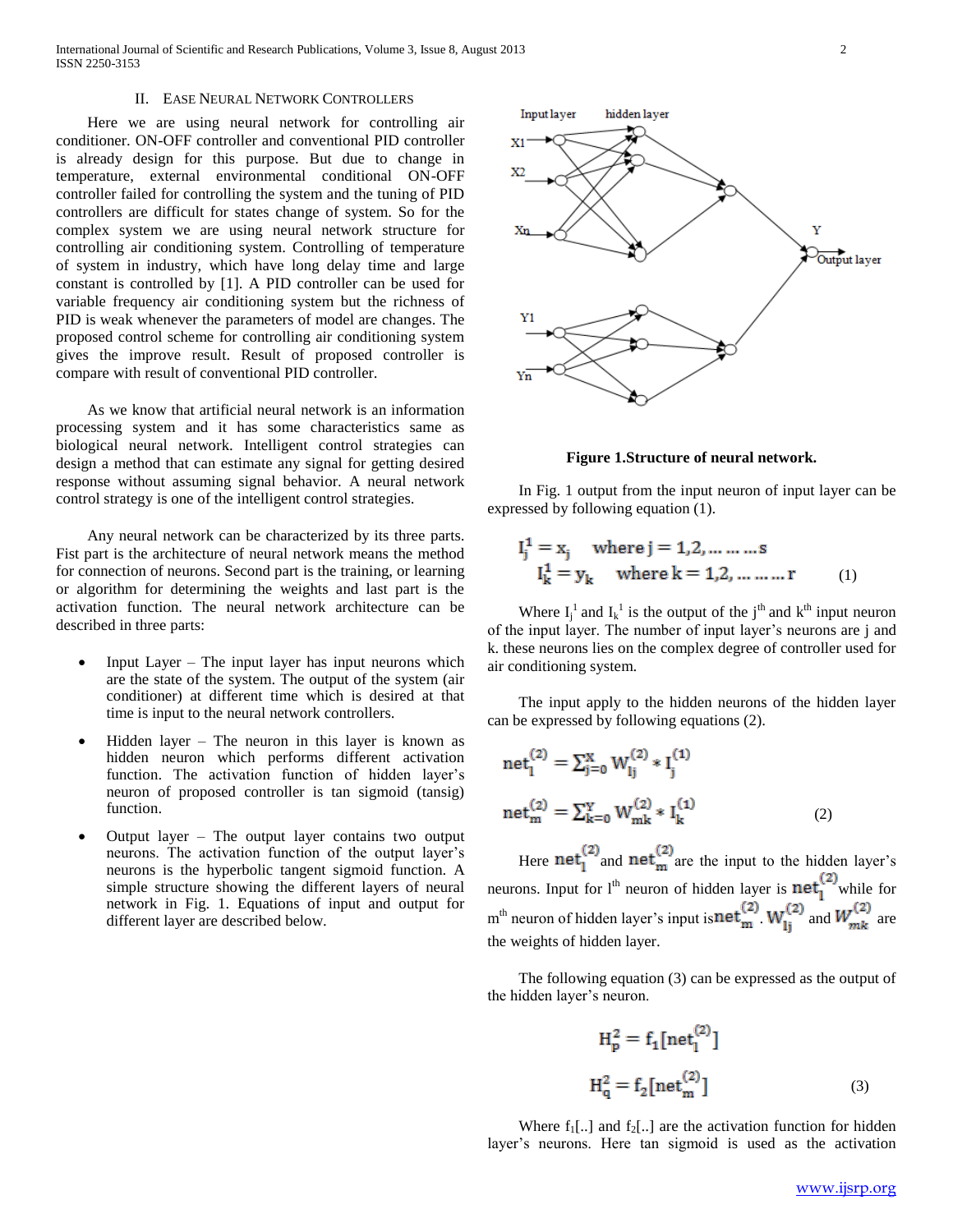International Journal of Scientific and Research Publications, Volume 3, Issue 8, August 2013 3 ISSN 2250-3153

function in hidden layer. Here  $f_1$ [..] activation function means  $f_1[...] = \text{tansig}(x)$  while  $f_2[...] = \text{tansig}(y)$ .

 The input equation (4) applies to the output neurons of the output layer.

net<sub>n</sub><sup>(3)</sup> = 
$$
\sum_{p=0}^{X} W_{np}^{(3)} * H_{p}^{(2)}
$$
  
net<sub>o</sub><sup>(3)</sup> =  $\sum_{q=0}^{Y} W_{oq}^{(3)} * H_{q}^{(2)}$  (4)

 The equation (5) for output of the output layer's neuron can be given.

$$
H_r^{(3)} = g_1[\text{net}_n^{(3)}]
$$
  

$$
H_s^{(3)} = g_2[\text{net}_o^{(3)}]
$$
 (5)

Here  $g_1$  and  $g_2$  both are tan sigmoid activation function of output layer's neuron.  $W_{np}^{(3)}$  and  $W_{nq}^{(3)}$  are weights for output neurons. Here used neural network are self-learning system so these weights are adjusted by themselves as required response.

 A simple block diagram of neural network controller with air conditioning system is shown in Fig. (2). Neural network is directly used here to controlling the air conditioning system. The neural network controller has two inputs, first input is measured compressor's temperature and second input is the output of controller which feedback to



**Figure 2. Block diagram of proposed controller**

 Control system. The control signal apply to the air conditioning system is optimized signal of controlled signal by neural network controller and desired reference temperature by operator.

.

 The mathematical equation for the neural network model is given by equation (1). The output of neural network model can be defined as

$$
Y(t) =\nf{y(1), y(2) \dots \dots \dots \cdot y(n), x(1), x(2) \dots \dots \dots x(m)}
$$
\n(6)

The output value of neural network model  $Y(t)$  is feedback to neural network model and output of the air conditioning system  $x(t)$  inputs apply to the neural network model.

The output of neural network  $Y(t)$  compare with the reference input given by the operator and optimizing the control input. This control input signal applies to the air conditioning model.

## III. MODELING OF AIR CONDITIONER

 Cooling of a room, whole house, or entire business room is done by Air-Conditioner. Air Conditioner uses chemicals like Freon, or R-410A. These chemicals can be converting easily from a gas to liquid and vice versa. Transformation of heat from the air inside of home to the outside air is done by these chemicals.

 Air Conditioner has three main parts first is compressor, second is condenser, third and last is evaporator. Compressor and condenser are placed outside to the air portion of the air conditioner. The evaporator is placed inner side of the house. Compressor is used for compressing the cool and low pressure gas. Condenser is used for cooling the hot gas from compressor and converts high pressure gas into liquid under high pressure. Evaporator evaporates and liquid change into gas.

 Controller of air conditioner means controlling of speed of DC motor used for compressor. Temperature of air conditioning system depends upon the speed of compressor. So by controlling the speed of air conditioning system we can control temperature and can get desired temperature set by operator.

Generally brushless DC motor drive is used for Air Conditioning compressor. Electrical equivalent circuit of DC motor is shown in figure (3).



**Figure 3. Equivalent circuit of DC motor.**

 Applying Kirchhoff voltage law (KVL) to equivalent circuit.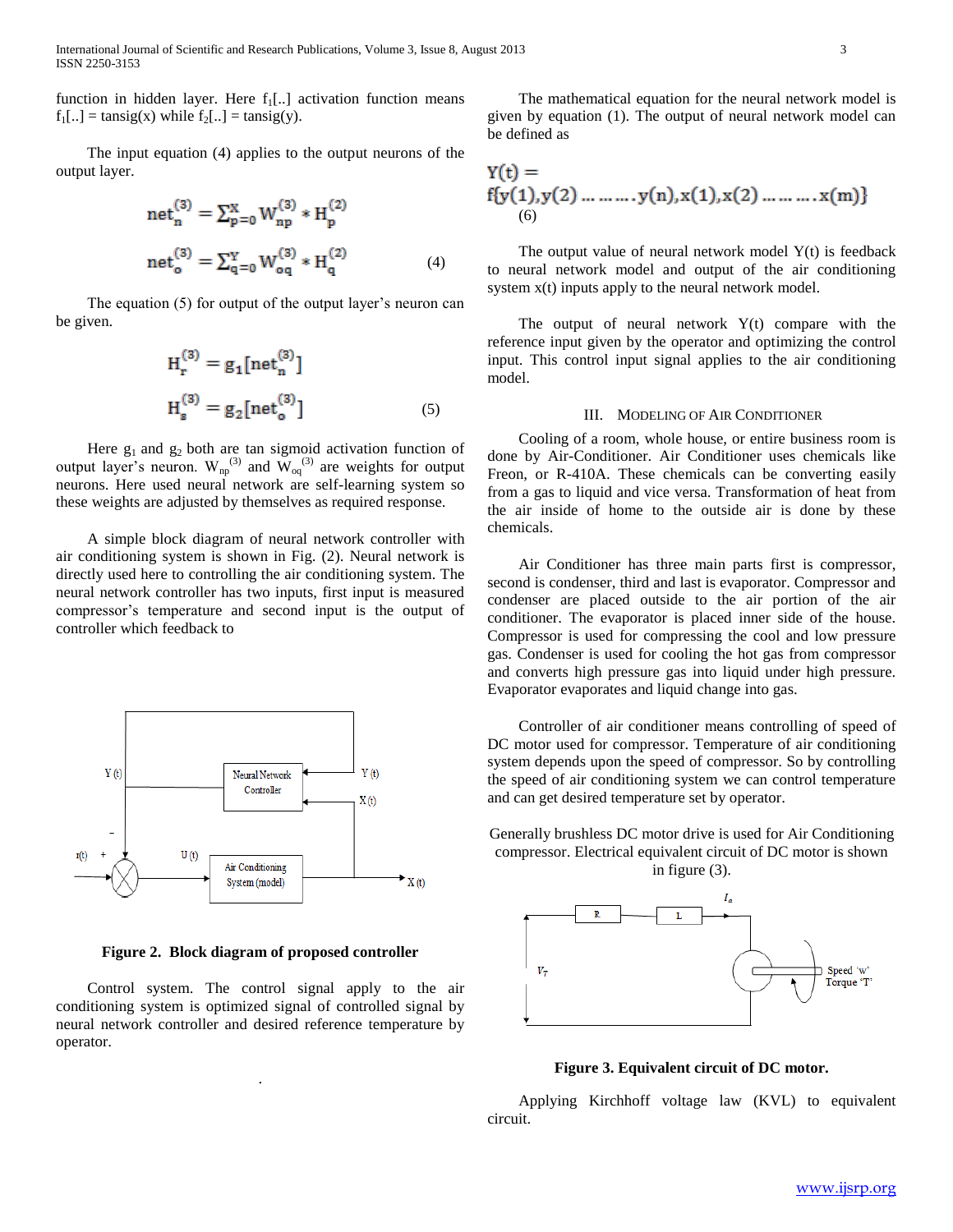International Journal of Scientific and Research Publications, Volume 3, Issue 8, August 2013 4 ISSN 2250-3153

$$
V_T - E_b = R * I_a + L * \frac{dI_a}{dt} \tag{7}
$$

Torque of the motor can be written as

$$
\mathbf{T} = \mathbf{K} * \mathbf{I}_{\mathbf{a}} \tag{8}
$$

Where K is torque constant.

The generated voltage

$$
E_b = K * \omega \tag{9}
$$

By using equation (7) and (9)

$$
V_T - K * \omega = R * I_a + L * \frac{dI_a}{dt}
$$
 (10)

$$
J * \frac{d\omega}{dt} + b * \omega = K * I_a \tag{11}
$$

 Using these equation block diagram of DC motor is shown in Fig. 4. Here we used direct neural network controllers. Whenever compressor temperature increase or decrease then neural network set the value of temperature to a limit such that the output of air conditioning system means output temperature of compressor will be same as the desired or reference temperature given by the operator.



## **Figure 4. Block diagram of DC motor**

## IV. SIMULINK MODEL OF CONTROLLER

 Assigned values for our desired air conditioning DC motor model are following

$$
J = 0.25; b = 1.1;
$$
  
 
$$
K1 = 0.23; K2 = 0.5;
$$
  
 
$$
K = 1;
$$

 $L = 0.01; R=1;$ 



**Figure 5. Simulink model of NN controller**

## *A. Simulink of NN controller*

 Fig. 5 shows the simulink model of controller with air conditioning system. Here neural network is self-learning system. There is no need in modification or changing in neural block or activation function if there is change in reference speed (denote the temperature of air conditioning system) by the operators. The neural network controller receives data from output of air conditioning system and output of self-block as input to controller. The output of controller is such that the output of air conditioning system is very close to desired response.

 In any case if the output of the air conditioning system is not close to desired response by operator, then output of self-learning neural network controller adjust themselves in such a way that the output response of the air conditioning system becomes very close to the desired output response set by the operator. Here the activation function of both layer hidden layer and output layer is tan sigmoid function. General form of tan sigmoid function is defined as

$$
S(x) = \tanh(nx) = \frac{e^{nx} - e^{-nx}}{e^{nx} + e^{-nx}} \tag{12}
$$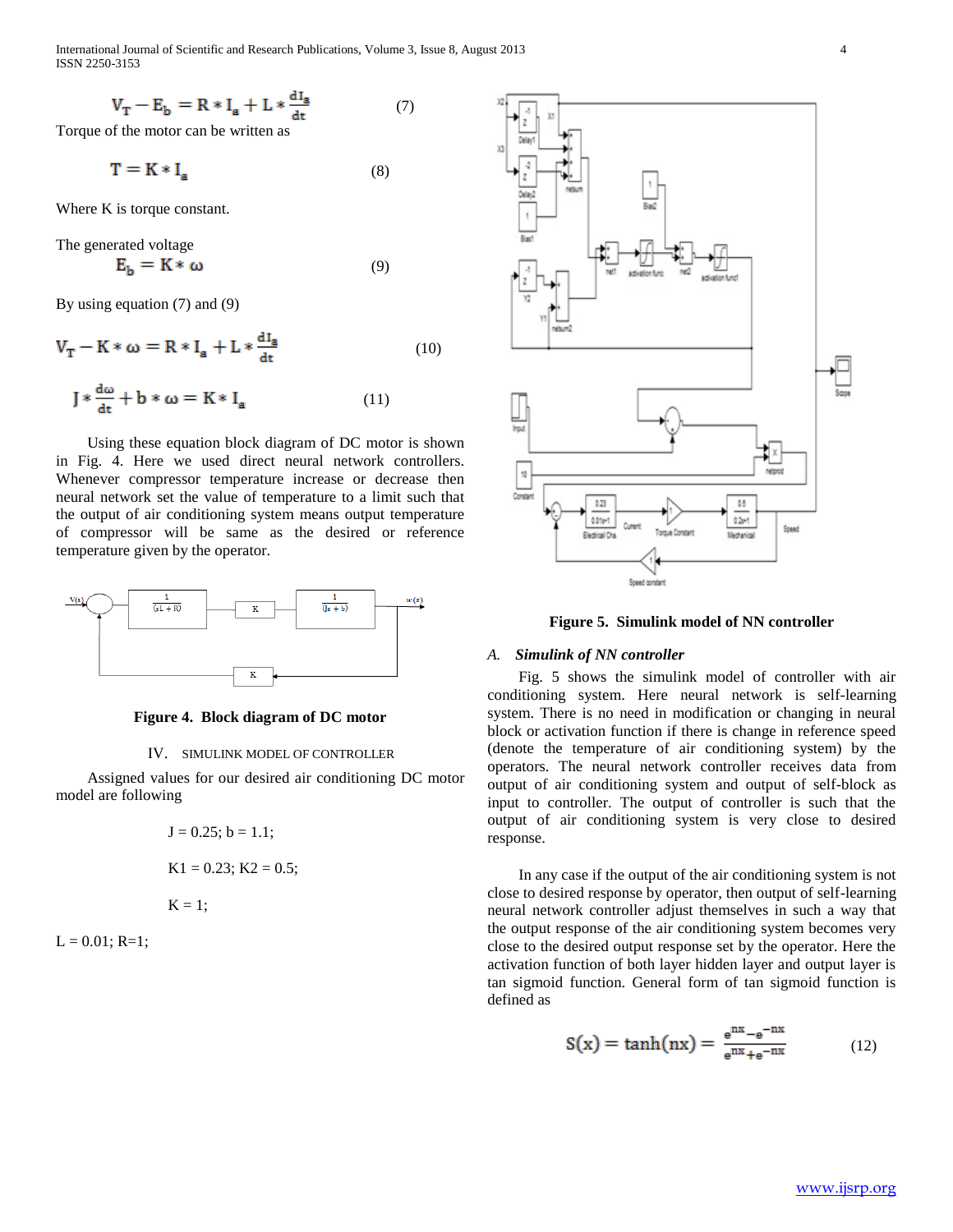## *B. Simulink of PID controller*

PID model for air conditioning system is shown in Fig. 6. Here proportional gain  $K_P = 10$ ; derivative gain  $K_D = 16$ ; and integrated gain  $K_I = 24$ ; are chosen for speed control of DC motor model. Input speed 27.64 is applied to PID controller specified by operator's speed. The output of this controller is compared with result of proposed Neural Network Controller.



Figure 6. Simulink model of PID controller

## V. RESULT AND DISCUSSION

 The output response of both PID and Neural Network controller is shown in Fig. 6. Transient response of Neural Network controller and conventional PID controllers are compared with each other as shown in table (1). Neural Network controller gives the better performance for controlling the speed of compressor compared to conventional PID controller. Fig. 6 and table (1) shows the response of Neural Network controller is fast and smooth with compared to conventional PID controller. Overshoot of NN controller is zero. Hence energy consumption is less and compressor's life increase.



**Figure 6. Simulation result of NN and PID controller**

TABLE I. **TRANSIENT RESPONSE OF NN AND PID CONTROLLER**

| <b>Type of controller</b>         | <b>Rise</b><br>time | <i><b>Oversh</b></i><br>oot |
|-----------------------------------|---------------------|-----------------------------|
| Conventional<br>PID<br>controller | 1.18                | 5.59                        |
| NN controller                     | 0.38                |                             |

#### VI. CONCLUSION

 ON-OFF controller or PID controllers have simple structure but for large operating range tuning of PID controllers are difficult and can't give desired response. To remove these difficulties neural network controller is designed which is gives the fast and desired response.

 In this paper neural network control strategy for air conditioning system is introduced. The neural network structure is simple and self-learning system. The temperature control response of air conditioning system is getting better and improved as compared with conventional PID control system. We gets fast and desired response of air conditioning system as set by operator.

#### **REFERENCES**

- [1] H. Shu, and Y. Pi, "Decoupled Temperature Control System base on PID Neural Network", ACSE 05 conference, CICC, Cairo, Egypt, pp. 107-111, December, 2005.
- [2] C. Guo, and Q. Song, "A Neural Network Assisted Cascade Control System for Air Handling Unit" IEEE Transactions on Industrial Electronics.Vo.54,no.1, pp. 620-628, February 2007.
- [3] L. Niu, "Adaptive Neural Network Control with Predictive Compensation for Uncertain Nonlinear System", IEEE fifth International Conference on Advance Computational Intelligence (ICACI), Nanjing, Jiangsu, China, pp. 535-538, October 2012.
- [4] Y. Kaufman, A. Ellenbogen, and A. Meir, "Nonlinear Neural Network Controller for Thermal Treatment Furnaces" IEEE 27<sup>th</sup> Convention of Electrical and Electronics Engineers in Israel, pp. 1-4, 2012.
- [5] J. Wang, C. Zhang, Y. Jing and D. an, "Study of Neural Network PID control in Variable-frequency Air-conditioning System" IEEE Conference